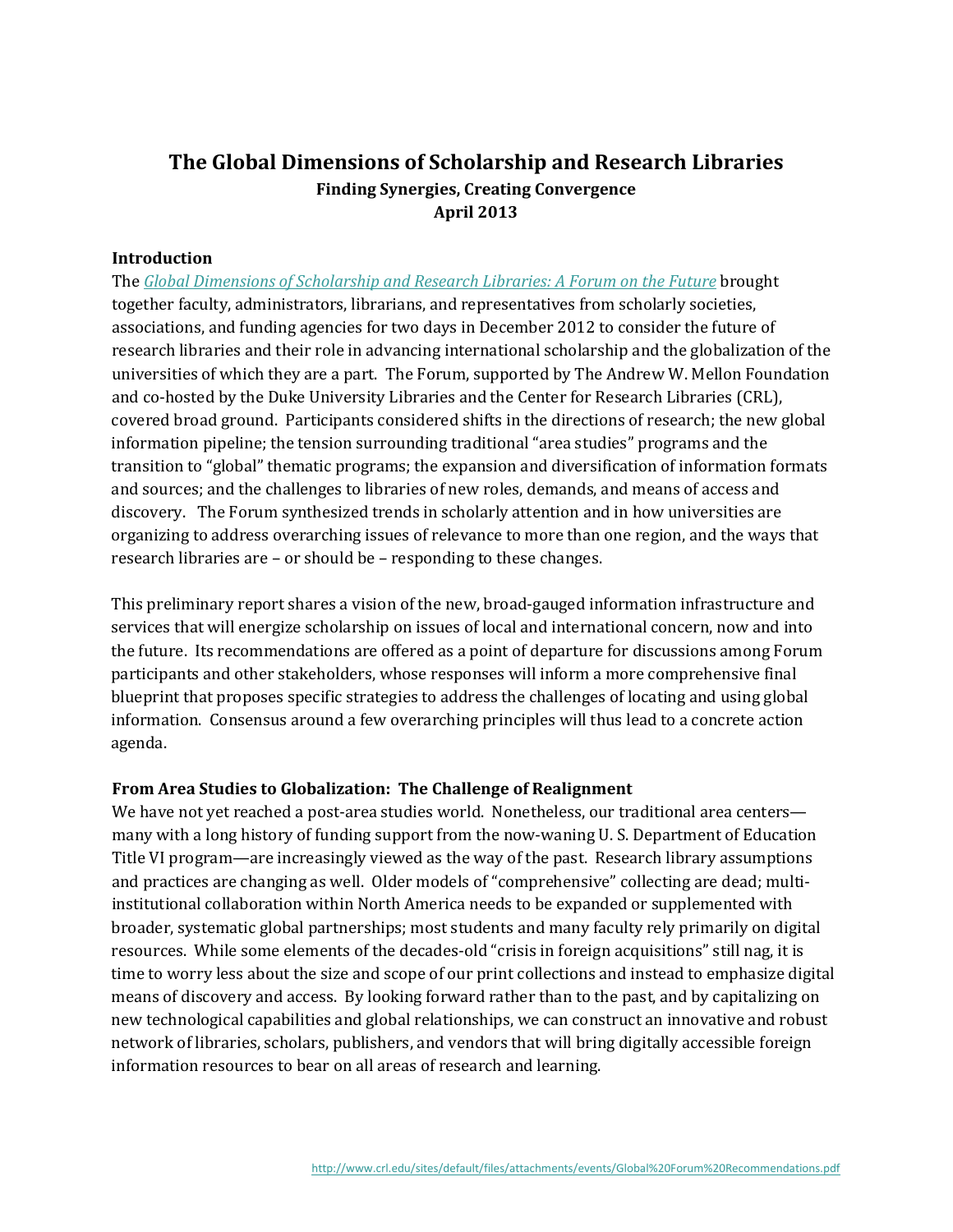The foundations for these transformative measures are strong. Broadening agendas for research and teaching are expanding scholarly (and therefore library) appetites for primary sources, news, and popular culture from all parts of the world. Our universities and societies are grappling with globalization and its cross-cutting issues of practice and public policy. Meanwhile, the worldwide output of scholarship, popular expression, and data continues to explode, with often-problematic marketplace trends further complicating the picture. Our research library collections have always reflected the international geographies of scholarship and print publication. Sustaining similar coverage today requires fresh thinking; a brief gloss on each of these themes will only begin to suggest the scale of change.

# **Evolving scholarly agendas**

Traditional area studies scholarship remains vital and robust, particularly in the humanities and social sciences. But the perspectives of professional schools and policymakers in the global arena are increasingly prominent as well, and even in the arts and sciences scholarly attention is turning toward broad transnational issues such as financial flows, commodity chains, religion, energy and water resources, world music, and social justice. These topics, along with others like crime and disease, environmental stress and climate change, and cross-border movements of people and ideas, are international in scope. Many are being addressed by cross-national teams. All require robust access to international information.

### **The globalized academy**

The globalization of U. S. universities has become a strategic mandate. Individual faculty members are engaged in broader and more frequent international scholarly collaborations, the components of global knowledge are changing, and digital communications are allowing more wide-ranging exchanges than ever before. University investments in global programs continue to accelerate. For example, new positions of vice provost for global or international affairs are increasingly routine. Early outreach efforts from professional schools to other countries or regions have grown into fullblown globalization programs that encompass many campus centers, departments, and schools, often with interchangeable faculty, students and collaborative research efforts. Partnerships with foreign universities and new overseas campuses are more and more common. As academic programs expand and globalization deepens its roots, the need for knowledge of many different cultures and histories is ever more urgent. Understanding the global is often based on knowledge of the local.

# **The student dimension**

The changing student dimension is noteworthy as well. Whereas in the past some subset of students would go abroad for a summer, a semester, or perhaps an academic year, the college experience now often requires not just study abroad but deeper participation in-country in community service, a public health project, or a research program. Many returning students then continue their language learning and enthusiastically seek to build on their understanding of other cultures. Pedagogies based on case studies rather than discipline-specific knowledge further encourage global perspectives. International students in U.S. universities seek to apply what they learn to cases drawn from their home countries. The MOOC phenomenon ("Massive Open On-Line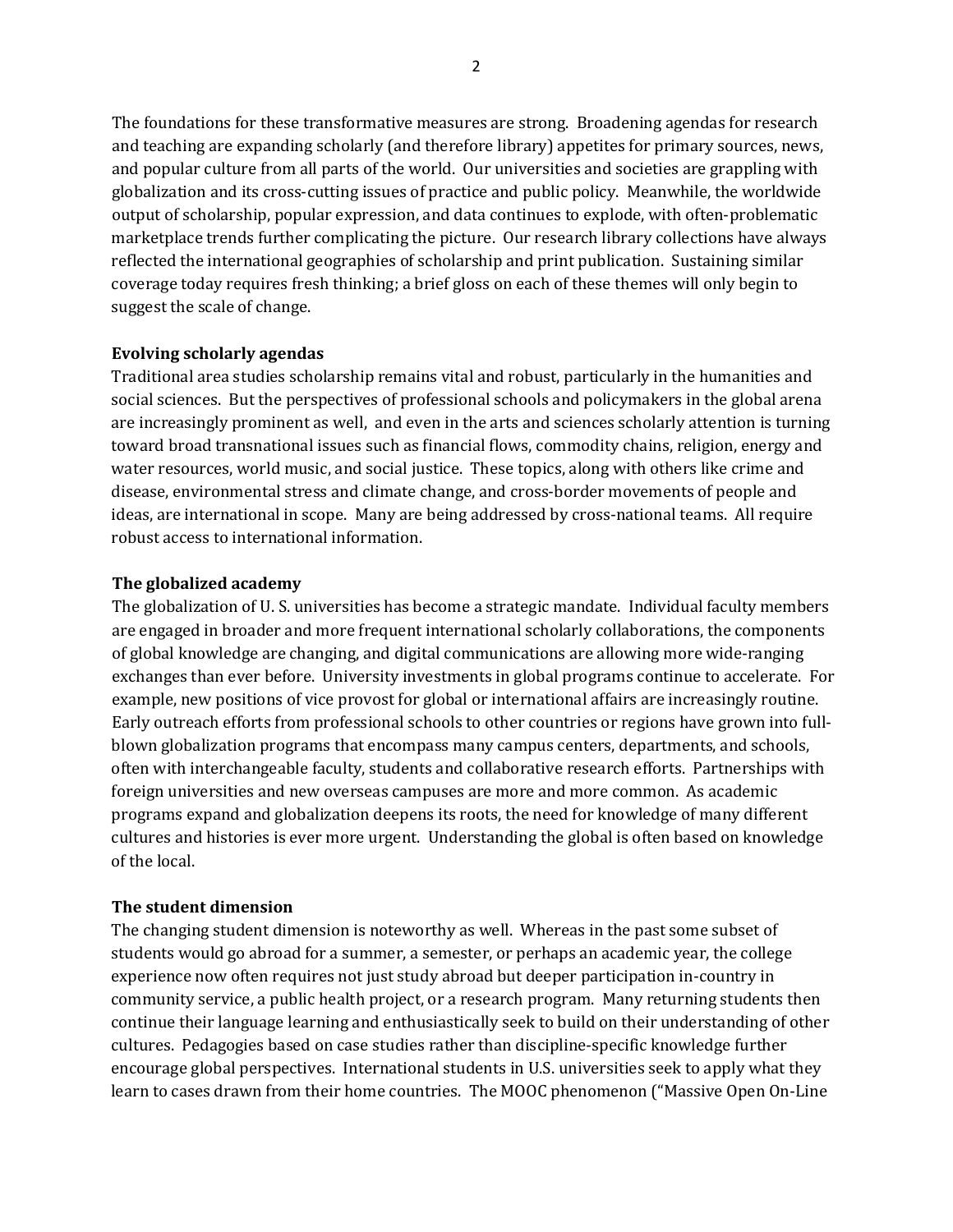Courses") attracts global audiences, sometimes in the hundreds of thousands, to new modalities of distance instruction. These international participants again expect a global context for their learning, as well as open access to many resources for their research and scholarship. The continuing globalization of the curriculum will both stimulate and reflect these trends.

### **The landscape of global information**

Publishing output across the globe continues to increase. A great deal of material is still issued exclusively in print format and remains very difficult to acquire. For its part, the digital revolution both propels globalization and embodies its effects. Today's torrent of electronic expression shares the stage with a sustained flood of new analog materials; both are dwarfed by the tsunami of raw digital data. In the face of this overwhelming supply of information, even our most comprehensive libraries seem ever less significant. New intermediaries from outside the academic realm are shaping access to some market-based materials, even as users have to pick their own way through a growing mass of unmoored information. The environment is packed with challenges and possibilities.

# **Libraries and their collections**

Over the years and the decades, area specialists in U. S. research libraries have painstakingly built up our expansive collections country by country, region by region. Particularly for the developing world, these U. S. holdings are often stronger than those in the countries of origin; they should be the pride of our higher education establishment. Area librarians, and the resources they make available, are necessary complements to experts in global topics and themes. The skills of our international and area studies specialists, and the richness and reach of the collections they oversee, are important foundational assets for global universities. Rather than being dismissed as marginalized relics of the past, these units of the research library should look toward a major role on a larger stage.

Nonetheless, the continuing strength of our international print holdings matches less and less well with emerging library approaches to research and learning. As we have noted, digital resources are increasingly central to the landscape of information production. Today's users then expect readily accessible electronic resources as they conduct their work. New library services, as a general proposition, emphasize digital resources and tools. We need to address these realities in our strategies to sustain, celebrate, and fully utilize our analog holdings of international publications, while also building robust digital access and services for the future.

#### **Recommendations**

Our research libraries provide tools, content, and services to support the scholarly needs of our faculty and students. Library programs, and indeed our organizations as a whole, must align fully with our institutions' evolving international objectives. Three closely linked, strategic recommendations will facilitate this transformation. Research libraries must energetically shift toward digital sources as they continue their support for international scholarship. They must fully internationalize all of their programs and services. And they must build active collaborations, on an international as well as national level, that embrace all relevant players and partners.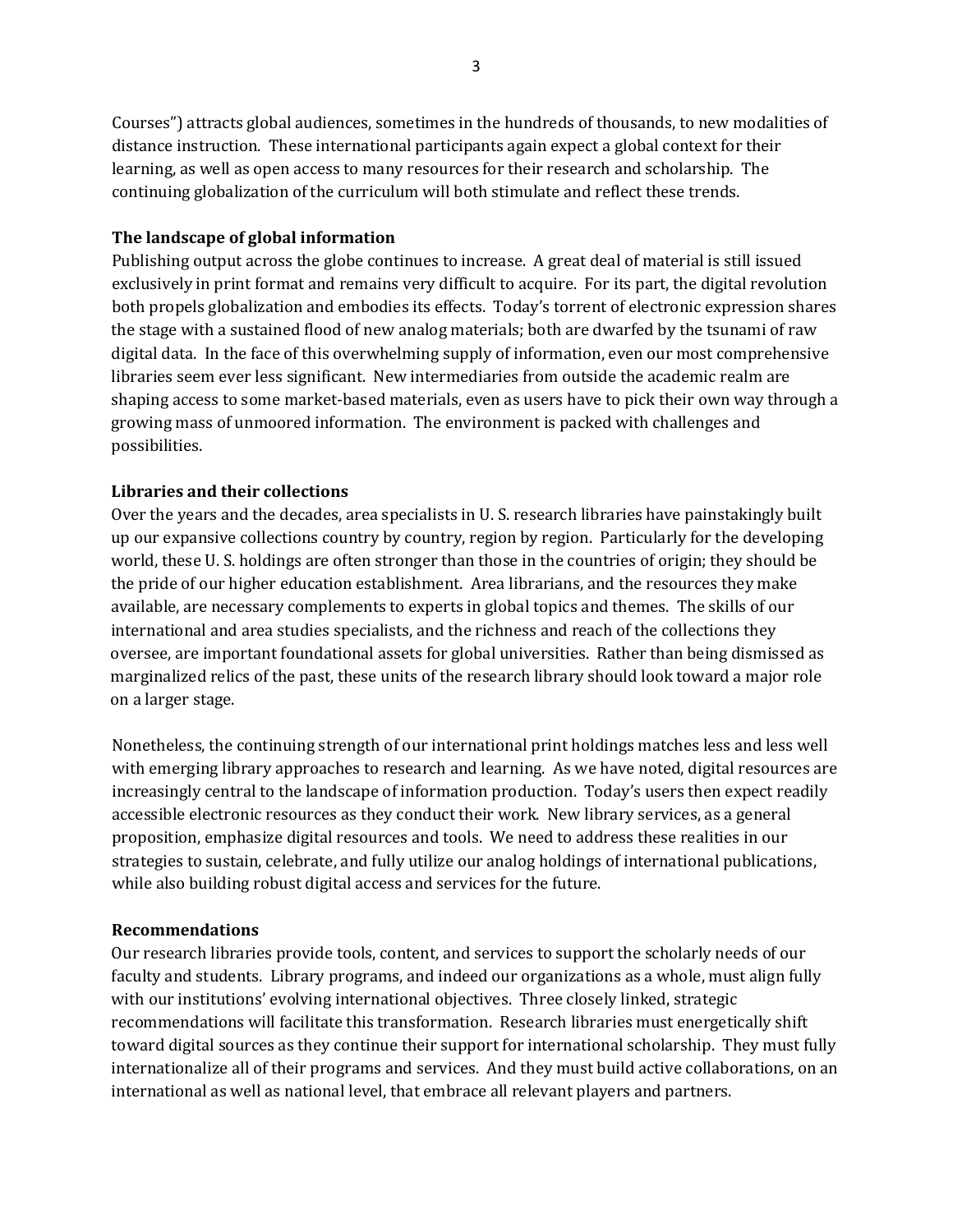The behavior and expressed preferences of our students and scholars reveal increasing eagerness for digital access to information. Not only do users anticipate that the resources they seek will be available in electronic formats, but they are ever less likely to seek out information that is not readily accessible online. A corollary is that knowledge and scholarship in digital form creates and accelerates its own demand: easy mechanisms for discovery and access lead to expanded usage and citations, reinforcing future use. While these attributes of digital resources today apply primarily to English-language resources—which comprise the bulk of the electronic universe now at our users' disposal—enhanced digital access will similarly extend the reach and impact of non-English materials. Digital resources, finally, are by their nature accessible without regard to time and space. Students and scholars throughout the world, including in the countries that produced materials now held only in U.S. libraries, will benefit from access to resources that would otherwise remain out of reach. Digital technologies can also overcome the conundrum of unique materials that are consequently at risk, whatever their location, for want of surrogates that ensure back-ups as they also facilitate access.

# **Proposed areas for action**

- Build a comprehensive, shared collection of public domain digital resources from around the world, engaging scholars and information experts from all fields and regions.
- Inventory and link current digital projects, identifying and actively addressing gaps in coverage.
- Work with publishers, vendors, and other partners to provide new resources in digital formats – whether born-digital or analog conversions – and including licensing terms and conditions that support resource sharing.
- Encourage scholars, worldwide, to deposit and/or digitize their own research materials and results in Open Access repositories.
- Explore new acquisitions mechanisms (for example "Catch & Release" collection development) to expand digital offerings, non-custodial archiving, and retention of scarce or unique patrimonial resources in their places of origin.
- Create and promulgate model agreements for international digitization partnerships.
- Work with national libraries, publishers, scholarly groups, and other appropriate agencies to resolve issues of intellectual property related to access and preservation.

# **2. Internationalize research library services and perspectives**

Many U.S. research libraries, reflecting the priorities of their home universities, have geared their collections and services to English-speaking users seeking English-language materials. Diminishing library budgets, an emergent insistence on acquisitions that reflect immediate user demand, and the emergence of English as the *lingua franca* for scientific publications (which are also associated with marketplace distortions that have skewed library expenditures toward exorbitantly priced journal packages) all reinforce these tendencies. The mandates of globalization, by contrast, require broadly international collections, perspectives, and skills. Global universities require libraries that reflect this imperative in all of their services.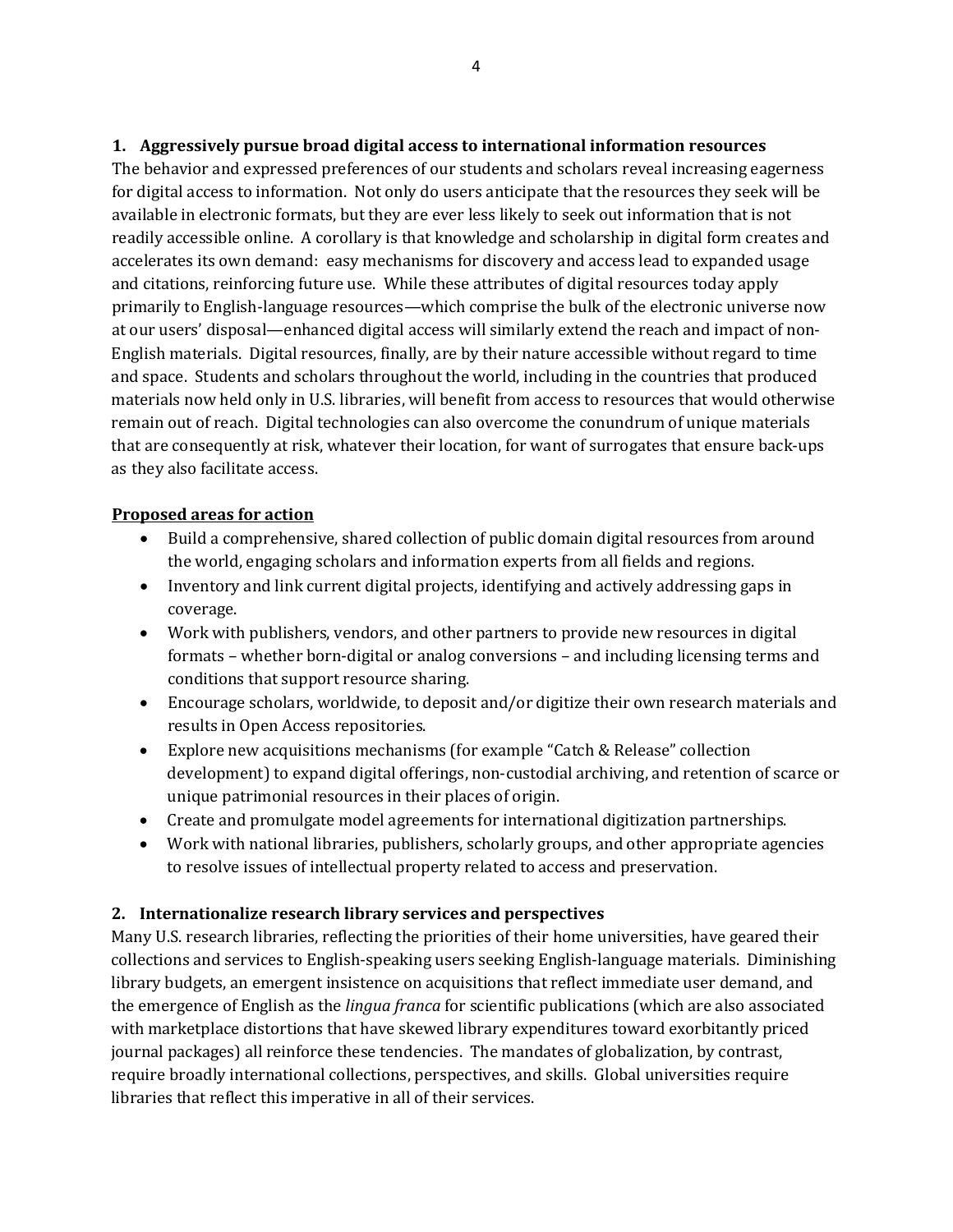# **Proposed areas for action**

- Engage faculty and students conducting research abroad as "agents" to identify relevant digital and analog sources, and to help build networks for future collaboration.
- Ensure that all library services and tools accommodate a full range of scripts, character sets, and languages.
- Develop programs and services that bring international expertise and perspectives to services hitherto based in U.S./English-language sources and scholarship. For example, economic analysis or research in global public health should as a matter of course be informed by international resources and perspectives. This will also reinforce the bridge between traditional "area" librarianship and emergent global concerns.
- Develop staff training programs that ensure generalized awareness of international and global perspectives as services are provided.
- Assess the implications for libraries, as well as desired outcomes, of MOOCs and other online teaching.
- Recognize the demand by increasingly "globalized" students and faculty for research materials from beyond the traditional English-language collections, and implement collecting policies to reflect that demand.

# **3. Broaden and internationalize library collaborations**

Research libraries in the United States have a long history of cooperation that includes both formal consortia and ad hoc partnerships. Area studies resources, which can be difficult to acquire and which may then receive little use, have particularly lent themselves to cooperative action. Some region-specific efforts are now expanding to include both international partners and the scholars, publishers, vendors, and others who are engaged in creating and disseminating international information. Museums, non-governmental organizations, government agencies, and other institutions concerned with knowledge and information are likewise relevant. We need to consciously construct a more comprehensive, multilateral, and distributed international base for collaborative action.

# **Proposed areas for action**

- Pursue international activities within existing and new "global" programs by recruiting participants (and leaders) from outside the United States.
- Engage more fully with libraries and kindred organizations beyond the United States and Canada through umbrella organizations such as the Association of Research Libraries (ARL) and the Association of College and Research Libraries (ACRL).
- Foster research library collaborations with non-U. S. institutions and particularly through universities' international offices and campuses.
- Develop a better understanding of the potential roles and contributions of the International Federation of Library Associations and Institutions (IFLA), national libraries, foreign universities, and other organizations as partners in international digital initiatives.
- Explore international partnerships in the realms of user support, technical processing, and preservation, as well as collections and content.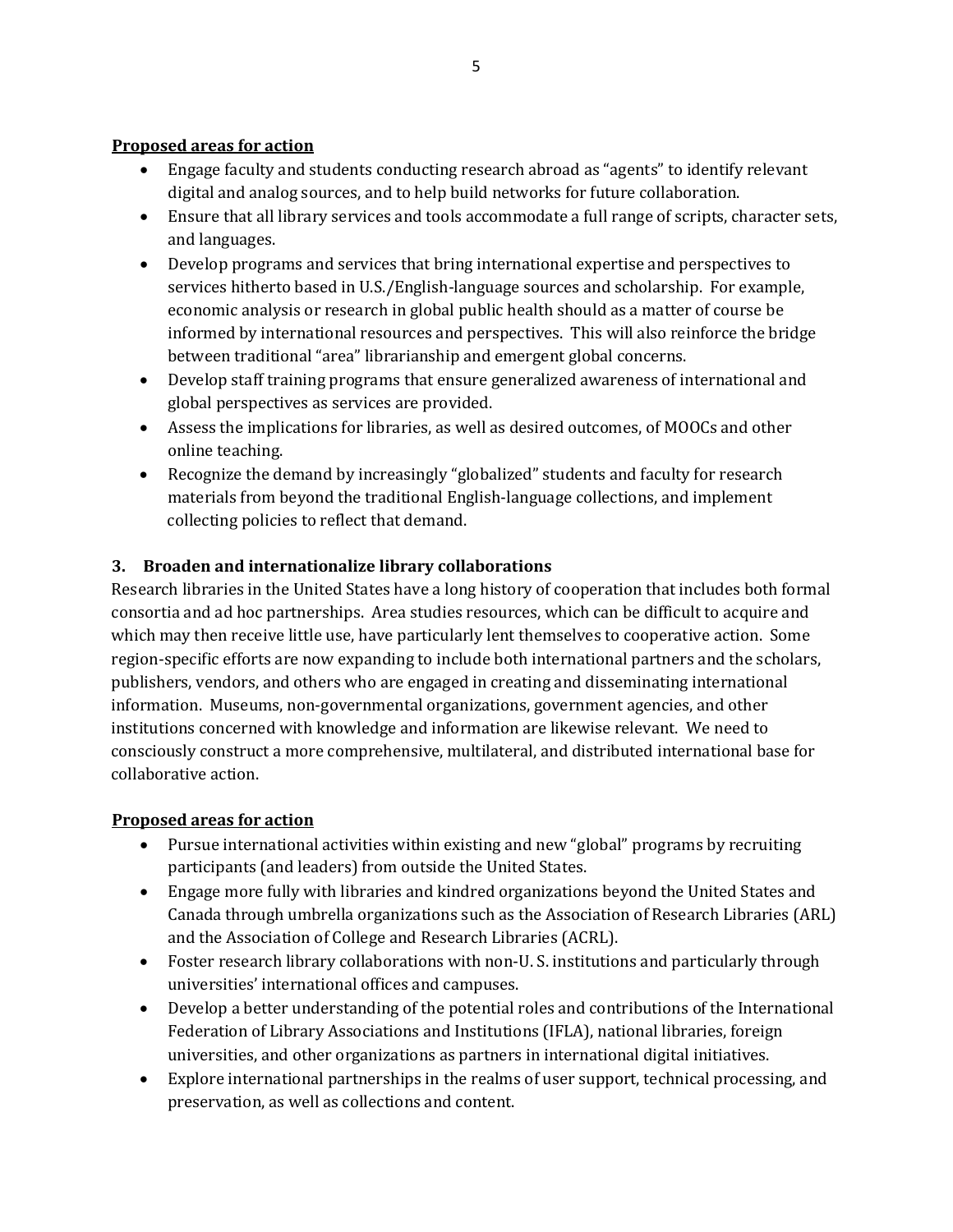- Promote international analyses of and responses to intellectual property issues, and global action to provide the most generous possible access to currently-produced information.
- Explore collaborations that have arisen in other countries and regions (for example Germany's distributed responsibilities for area acquisitions, European Union projects, etc.) as a basis for their further extension and also as possible models for new regional or international initiatives.
- Develop an inventory of successful collaborations and identify areas in which new partnerships would be beneficial.

# **Governance and Funding**

The recommendations in this report challenge libraries to engage much more deeply with partners beyond their campus, their region, and their continent. This is not a call for a centrally administered program, but there is an obvious need for coordination and communication. The optimal governance model will need to be determined and might include the Global Resources Network of the Center for Research Libraries, another existing organization, or an entirely new entity. Whatever the structure, it will have to be broadly inclusive.

Internal institutional reallocations of funds will be needed to support more ambitious digital projects and partnerships, and external funding will be required to make a difference in the speed with which global information is made available. Foundations, funding agencies, and international programs all have a role to play and will be asked to consider providing support. We should think broadly and internationally, not only of the U. S. foundations that have contributed so much over the years but to others such as The Arcadia Fund, Fundación MAPFRE, UNESCO's Memory of the World, and the Deutsche Forschungsgemeinschaft (DFG), all of which have demonstrated a commitment to preserving and making widely accessible global scholarly resources.

# **Next Steps**

Post-Forum dissemination plans call for presentations to scholarly societies, library organizations, and area studies specialists, and for advocacy with university decision-makers as well as the Association of American Universities (AAU) and the Association of Research Libraries (ARL). This broad sharing of findings and recommendations is directed toward concrete suggestions and strategies to enact the recommendations, rather than endorsements alone. Each association, constituency, or initiative will thus be challenged to engage with the recommendations by defining its respective role(s) in accomplishing change. We will also post this report online and share it with additional policy- and decision-makers in order to elicit their proposals, comments, and suggestions. Nuanced understandings of the recommendations as they apply to specific communities will be essential to coherent, practical measures to align research library agendas with globalizing scholarship and teaching.

What this might mean, more specifically, is suggested as we consider a number of promising projects and approaches that were identified during the December 2012 Global Forum. Such initiatives as the British Library's Endangered Archives Programme, the University of Texas's pioneering work with Guatemalan police archives, the West Africa pilot acquisitions project of the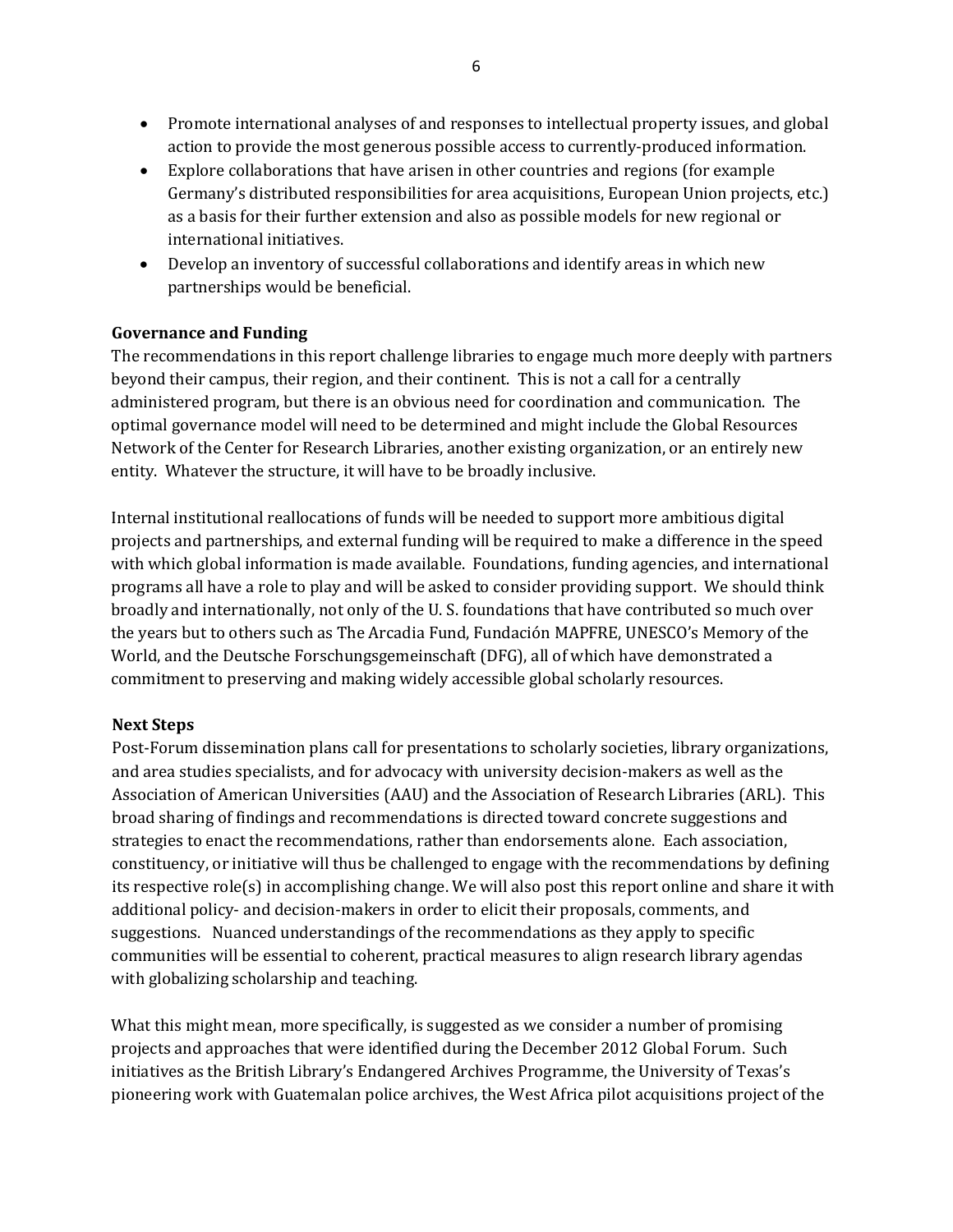Council of American Overseas Research Centers (CAORC), and Harvard's Program for Latin American Libraries and Archives (PLALA) all exemplify activities with strategies and goals to review and perhaps refine in light of the Forum. Structures and groups such as the Library of Congress Overseas Operations Program (LC/OVOP), CRL's Global Resource Network projects, or HathiTrust, among many others, will also play a role. A complete inventory of work that is either already underway or that has the potential to enrich the collective collections of global and digitized scholarly resources will further ensure that our recommendations build from a solid foundation.

We will thus broaden the conversation, engage a wide range of individuals and institutions, and implement or reinforce concrete actions based on the recommendations in this report. While there are different and important roles for each stakeholder, we expect that each group will examine how the recommendations overlay its own aspirations and activities, and then take specific steps to advance the ideas advocated. The world is changing rapidly, and there have been many, many meetings and discussions about what to do about "foreign acquisitions." We are eager to generate ideas from both organizations and individuals and promptly incorporate them into an ambitious and solid action plan.

#### **Conclusion**

Society, scholarship and our universities are increasingly focused upon and responsive to today's global environment. Cultural expression, scholarly communication, and data are moving toward digital modalities of creation and use. The scale of meaningful activity in support of these shifts has clearly surpassed what libraries—and their institutions—can accomplish on their own. New perspectives and approaches are essential as the entire scholarly community addresses this emergent context. We have both the opportunity and the responsibility to develop a coherent strategy to advance international scholarship. The Global Forum's recommendations will move us decisively along this path.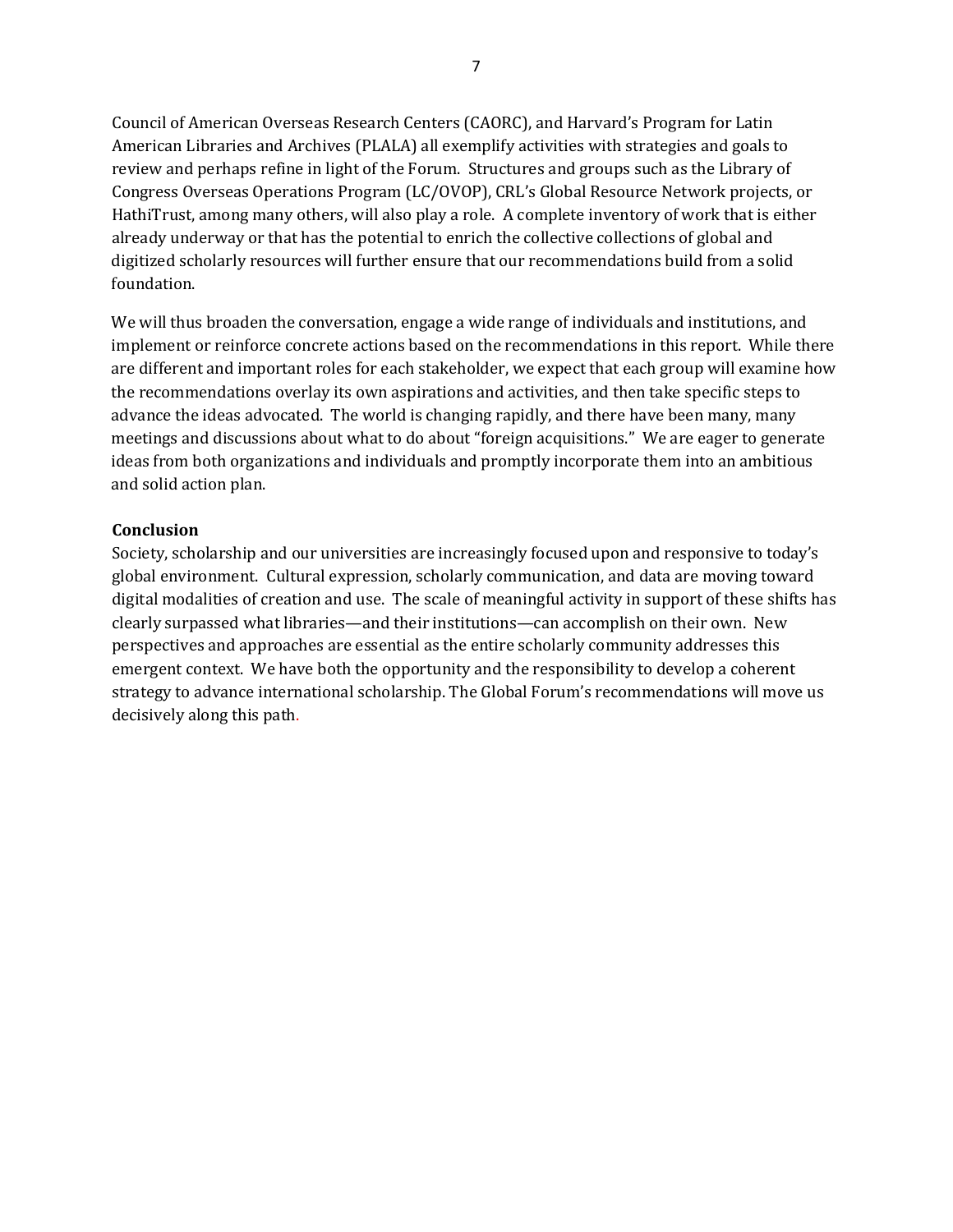# **Global Forum Steering Group**

**Deborah Jakubs**, Chair Rita DiGiallonardo Holloway University Librarian, Vice Provost for Library Affairs, Duke University Deborah.jakubs@duke.edu

**Barbara M. Allen** Executive Director, Committee on Institutional Cooperation (CIC) bmallen@staff.cic.net

**Lucinda Covert-Vail** Public Services Director, New York University Libraries lcv@nyu.edu

**Dan C. Hazen** Associate Librarian of Harvard College for Collection Development dchazen@fas.harvard.edu

**Fred Heath** Vice Provost and Director, University of Texas Libraries fheath@austin.utexas.edu

**Charles Kurzman** Professor of Sociology, University of North Carolina at Chapel Hill [kurzman@unc.edu](mailto:kurzman@unc.edu)

**James Nye** Bibliographer for Southern Asia, University of Chicago [jnye@uchicago.edu](mailto:jnye@uchicago.edu)

**Bernie Reilly** President, Center for Research Libraries (CRL) [reilly@crl.edu](mailto:reilly@crl.edu)

**Seteney Shami** Program Director, Middle East, North Africa, Inner Asia, Social Science Research Council (SSRC) [shami@ssrc.org](mailto:shami@ssrc.org) 

**James Simon** Director of International Resources, Center for Research Libraries (CRL) [simon@crl.edu](mailto:simon@crl.edu)